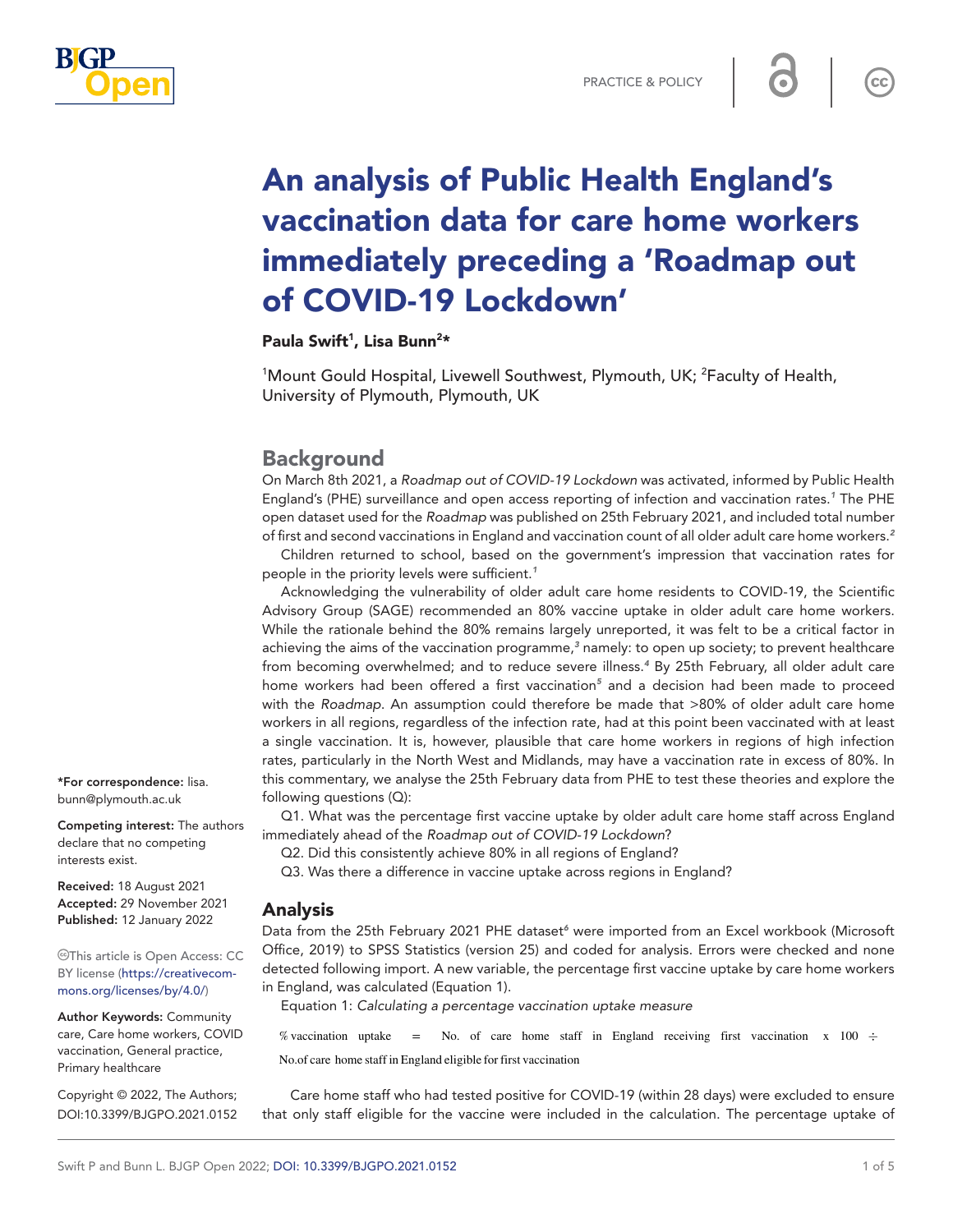<span id="page-1-0"></span>Table 1 Summary COVID-19 vaccination figures for care home workers by region in England immediately preceding the *Roadmap out of COVID-19 Lockdown* implementation

| <b>Region in England</b>    | Eligible population, n | Vaccinated, n | Unvaccinated, n | Vaccination uptake in<br>eligible population, % | Percentage required to achieve<br>$80\%$ , $\%$ |
|-----------------------------|------------------------|---------------|-----------------|-------------------------------------------------|-------------------------------------------------|
| North West                  | 58 871                 | 41 754        | 17 117          | 70.1                                            | 9.7                                             |
| North East and<br>Yorkshire | 72 627                 | 56 012        | 16 615          | 77.1                                            | 2.9                                             |
| Midlands                    | 89 041                 | 66 857        | 22 184          | 75.1                                            | 4.9                                             |
| London                      | 34 001                 | 18733         | 15 268          | 55.1                                            | 24.9                                            |
| East                        | 52 358                 | 36798         | 15 560          | 70.3                                            | 9.7                                             |
| South East                  | 79 965                 | 59 317        | 20 648          | 74.2                                            | 5.8                                             |
| South West                  | 57,337                 | 43.063        | 14.274          | 75.1                                            | 4.9                                             |
| Total                       | 444,200                | 322,534       | 121.666         | 72.6                                            | 7.4                                             |

first vaccination was calculated by region and visualised descriptively using cross-tabulation and bar charting methods.

The following null hypothesis was tested to explore whether region was associated with vaccination uptake (research Q3):

Ho = There is no association between vaccine uptake rates in care home workers and the region in which they work.

Binary data per region (vaccination received: yes = 1; no = 2), enabled  $2 \times 2$ 

contingency tables to be drawn to test the null hypothesis. Tests of association against a 'benchmark' region with the vaccination uptake closest to the 80% SAGE recommendation were then explored.

Non-parametric inferential statistics were used to identify any statistical association between vaccination uptake in each region against the benchmark, namely the

Pearson  $X^2$  test and Yate's Correction for Continuity, compensating for the over-estimate of  $X^2$ .<sup>[7](#page-3-6)</sup> Effect size was measured using the Phi coefficient and assessed against Cohen's criteria of effect size.*[8](#page-3-7)* Since Phi coefficient can be affected by unequal response frequencies,*[9](#page-3-8)* measure of effect size for any significant association reported *P*<0.05 were presented conservatively as univariate odds ratios.*[10](#page-3-9)*



<span id="page-1-1"></span>Figure 1 Percentage first vaccination uptake in care home staff by region in England immediately preceding the implementation of *Roadmap out of COVID-19 Lockdown*. Recommended vaccine uptake rate (80%) denoted by reference lin[e2](#page-3-1)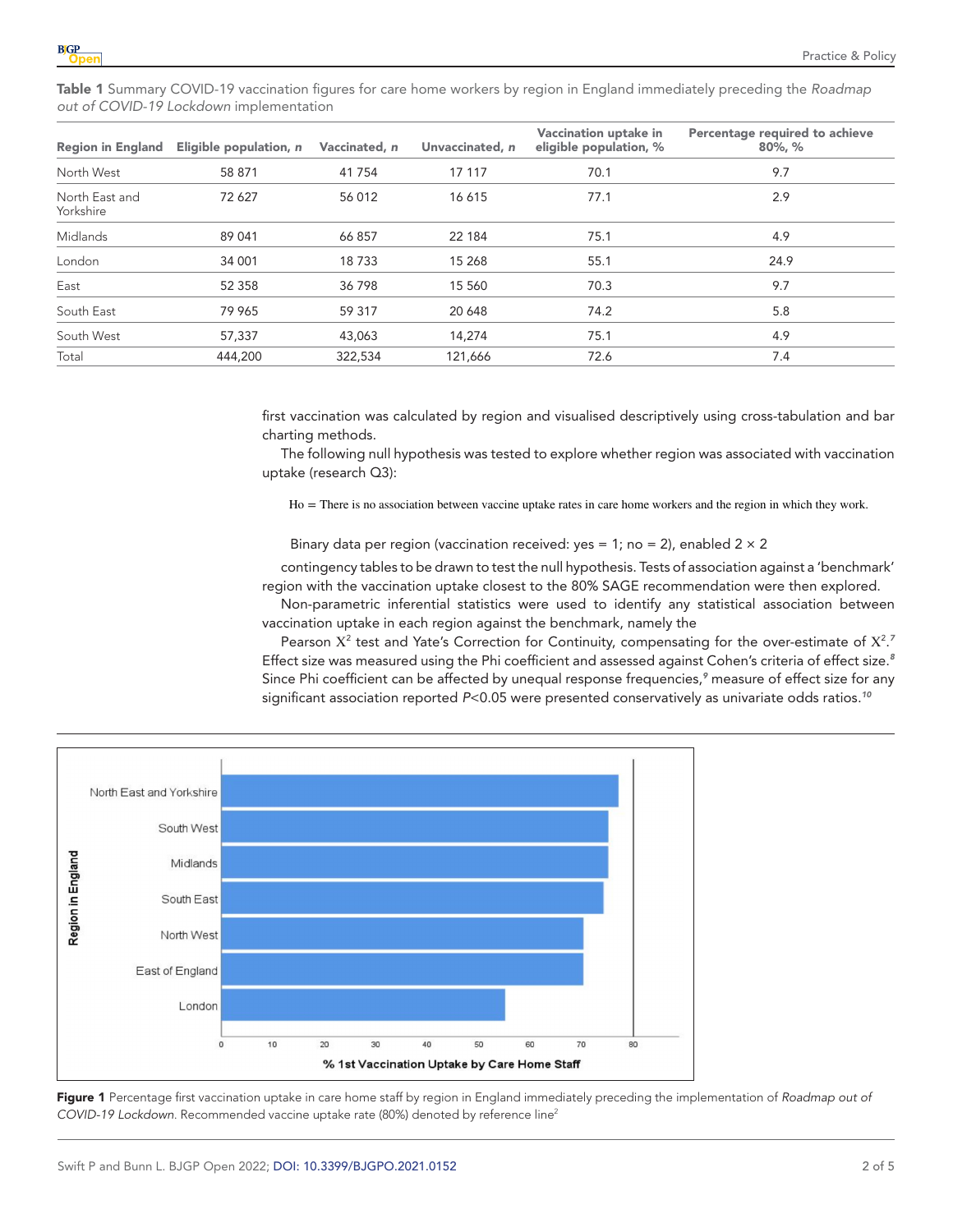<span id="page-2-0"></span>Table 2 Vaccination uptake by region using North East England and Yorkshire as a benchmark

| Region          | Odds ratio | Confidence interval<br>(CI) | P value<br>(X2) | <b>Effect size</b><br>(Phi) |
|-----------------|------------|-----------------------------|-----------------|-----------------------------|
| North West      | 0.72       | $0.71$ to $0.74$            | < 0.001         | $-0.71$                     |
| <b>Midlands</b> | 0.89       | $0.87$ to $0.92$            | < 0.001         | $-0.24$                     |
| London          | 0.36       | $0.35$ to $0.37$            | < 0.001         | $-0.22$                     |
| East            | 0.70       | $0.68$ to $0.72$            | < 0.001         | $-0.77$                     |
| South East      | 0.85       | $0.83$ to $0.87$            | < 0.001         | $-0.34$                     |
| South West      | 0.90       | $0.87$ to $0.92$            | < 0.001         | $-0.24$                     |

#### Findings

Approximately 444 000 care home workers in England were identified as eligible for COVID-19 first vaccination. The uptake of first vaccination was 72.6% (*n* = 322 534), which is 7.4% (*n* = 32 871) short of the 80% care home worker target value set by SAGE*[2](#page-3-1)* (*[Table 1](#page-1-0)*).

Across the seven main regions of England, uptake rate was highest in the North East and Yorkshire (77.1%, *n* = 56 012) and lowest in London (55.1%, *n* = 18 733). While there was a reasonable consistency between 6 of the regions, with vaccination uptake ranging from 70.1–77.1%, London was 14.9% below this lower range. None of the regions achieved the recommended 80% vaccination uptake (*[Figure 1](#page-1-1)*). Three regions were within 5% of this target, including the North East (-2.9%), South West (-4.9%), and Midlands (-4.9%).

The North East was used as the benchmark region against which to test the research Q3 null hypothesis. [Table 2](#page-2-0) outlines the X<sup>2</sup> analysis of difference between the North East and all other regions, as well as effect size by Phi coefficient and Cohen's criteria.*[8](#page-3-7)* The effect size using Phi was greatest between the North East and East regions (–.077), rather than the North East and London, suggesting that the results may be affected by unequal response frequencies, since there were fewer care home workers in some regions.*[9](#page-3-8)* Univariate odds ratios, considered a more stable measure of effect size,*[10](#page-3-9)* reported a reduction in the odds of first vaccination uptake across all regions compared to the North East. Individuals were just over one-third as likely to be vaccinated in London compared to the North East (OR 0.36, 95% CI 0.35 to 0.37), while in the South West care home workers were only slightly less likely to be vaccinated compared to those in the North East (OR 0.90, 95% CI 0.87 to 0.92). On balance, these data act to reject the null hypothesis that there was no difference in vaccination uptake across regions of England.

#### Interpretation

This analysis identifies that at the point of activating England's *Roadmap out of COVID-19 Lockdown*, just under three-quarters (72.6%) of older adult care home workers eligible had received a COVID-19 vaccination.

In view of the broad media coverage concerning the vulnerability of care home residents and the negative impact that COVID-19 has had on care homes,*[11](#page-3-10)* we anticipated that vaccine uptake would have been high, in excess of the SAGE target in regions where the infection rate was highest. None of the regions, however, met the SAGE care home vaccination target of 80%.*[2](#page-3-1)* While the North East and Yorkshire, known to have a particularly high infection rate, did indeed achieve the highest rate of vaccination uptake, regional variation in uptake was significant (*P*<0.001). The difference in regional uptake continued into May 2021, with 55.2% of care home workers in London having received both doses of COVID-19 vaccination, compared with 73.2% in the North East region.*[12](#page-4-0)* This analysis of PHE open data supports the importance of exploring factors influencing vaccine uptake, in order to guide future public health strategies in this social care sector.*[13](#page-4-1)* London and the South East demonstrated a slow initial roll-out across all early groups offered the vaccine, and vaccine hesitancy was found to be high in older adult care home workers in London, particularly among those in BAME [sic] groups,*[14](#page-4-2)* providing some explanation around the regional differences observed within the data. Examples of hesitancy included mistrust, complacency, a lack of sufficient information, sociodemographic factors, logistical barriers, and ethnicity.*[15](#page-4-3)* It is important to highlight that the 80% vaccination target set by SAGE*[2](#page-3-1)* is guidance only. Research focusing on vaccine hesitancy appears to accept the validity of this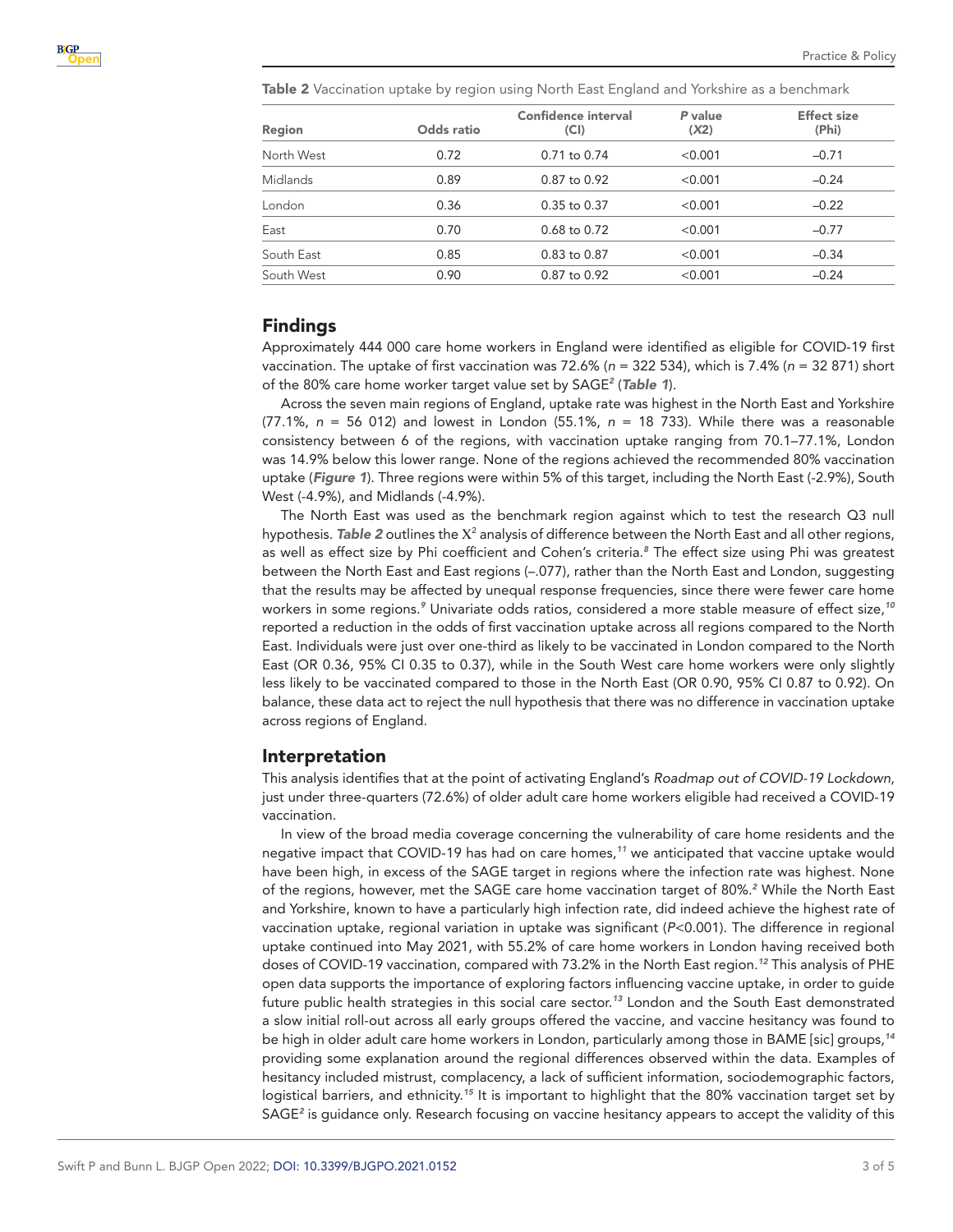fundamental guidance, but without an evaluation of the consequences of not following the guidance, or an evaluation of the evidence base that underpins this guidance, the precision of an 80% vaccination rate in epidemic management is difficult to assess, and would itself benefit from further research.

Strategic attempts to increase vaccination uptake among older adult care home workers initially included targeted programmes aimed at ensuring accessibility of vaccines to care home workers and offering communications to increase their knowledge and understanding of the benefits of vaccination.*[13](#page-4-1)* Vaccination amongst older adult care home workers has been mandated since 11th November 2021.*[13](#page-4-1)* The evidence base underpinning this decision to effectively increase the vaccination rate from 80% to 100% in the care home sector remains uncertain. Mandated vaccination could explain the recent increase in fully vaccinated staff across all regions to 88.9%, with London still having the lowest uptake at 87.5%.*[16](#page-4-4)* Of note, while the percentage vaccination rate rose, the percentage eligible is no longer reported and the total number of staff across England fell by 4259 (between 25<sup>th</sup> February and 28th October 2021), with a loss of 830 from the London region alone.*[16](#page-4-4)* Without eligibility status or underlying reasons for persistent vaccine hesitancy being determined for the remaining 11.1% of unvaccinated workers, this could lead to large numbers of staff leaving the care home workforce, increasing the staffing crisis within this sector and further impacting patient safety.*[17](#page-4-5)*

It is impossible to now explore whether 'softer' measures — such as education and accessibility of vaccines, particularly for specific ethnic groups — could be as effective as mandatory vaccination within England's older adult care home sector, but the impact of mandatory vaccination across all regions now clearly warrants an evaluation to understand the impact on employment and retention rates.

#### Funding

This research received no funding other than staff time funded by the University of Plymouth.

#### Ethical approval

No ethical approval was necessary for this analysis as it utilises data sourced from public open access databases.

#### **Provenance**

Freely submitted; externally peer reviewed.

## References

- <span id="page-3-0"></span>1. GOV.UK. COVID-19 Response - Spring 2021 (Summary). 2021; [https://www.gov.uk/government/publications/covid-](https://www.gov.uk/government/publications/covid-19-response-spring-2021)[19-response-spring-2021](https://www.gov.uk/government/publications/covid-19-response-spring-2021) (accessed 10 Jan 2022).
- <span id="page-3-1"></span>2. NHS. COVID-19 vaccinations archive: COVID-19 weekly announced vaccinations 25th February. 2021; [https://www.](https://www.england.nhs.uk/statistics/statistical-work-areas/covid-19-%20vaccinations/covid-19-vaccinations-archive/) [england.nhs.uk/statistics/statistical-work-areas/covid-19- vaccinations/covid-19-vaccinations-archive/](https://www.england.nhs.uk/statistics/statistical-work-areas/covid-19-%20vaccinations/covid-19-vaccinations-archive/) (accessed 5 Jan 2022).
- <span id="page-3-2"></span>3. Department of Health and Social Care. Consultation launched on staff COVID-19 vaccines in care homes with older adult residents, Coronavirus: rules, guidance and support. [https://www.gov.uk/government/news/consultation](https://www.gov.uk/government/news/consultation-launched-on-staff-covid-19-vaccines-in-care-homes-with-older-adult-residents)[launched-on-staff-covid-19-vaccines-in-care-homes-with-older-adult-residents](https://www.gov.uk/government/news/consultation-launched-on-staff-covid-19-vaccines-in-care-homes-with-older-adult-residents) (accessed 5 Jan 2022).
- <span id="page-3-3"></span>4. European Centre for Disease Prevention and Control. Objectives of vaccination strategies against COVID-19. <https://www.ecdc.europa.eu/en/publications-data/objectives-vaccination-strategies-against-covid-19> (accessed 5 Jan 2022).
- <span id="page-3-4"></span>5. NHS. NHS confirms COVID jab now offered at every eligible care home in England. 2021; [https://www.england.](https://www.england.nhs.uk/2021/02/nhs-confirms-covid-jab-now-offered-at-every-eligible-care-home-in-england/) [nhs.uk/2021/02/nhs-confirms-covid-jab-now-offered-at-every-eligible-care-home-in-england/](https://www.england.nhs.uk/2021/02/nhs-confirms-covid-jab-now-offered-at-every-eligible-care-home-in-england/) (accessed 5 Jan 2022).
- <span id="page-3-5"></span>6. NHS England. COVID-19 daily announced vaccinations 25 February 2021. COVID-19 Vaccinations Archive. Daily Covid-19 vaccinations data archive. 2021. Available from: [https://www.england.nhs.uk/statistics/statistical-work](https://www.england.nhs.uk/statistics/statistical-work-areas/covid-19-vaccinations/covid-19-vaccinations-archive)[areas/covid-19-vaccinations/covid-19-vaccinations-archive](https://www.england.nhs.uk/statistics/statistical-work-areas/covid-19-vaccinations/covid-19-vaccinations-archive) (accessed 10 Jan 2022).
- <span id="page-3-6"></span>7. Franke T, Ho T, Christie C. The chi-square test: often used and more often misinterpreted. *Am J Eval* 2012; 33(3): 448–58. DOI:<https://doi.org/10.1177/1098214011426594>
- <span id="page-3-7"></span>8. Cohen J. *Statistical Power Analysis for the Behavioral Sciences*. 2nd edn. New York: Routledge; 1988.
- <span id="page-3-8"></span>9. Zysno PV. The modification of the phi-coefficient reducing its dependence on the marginal distributions. *Methods of Psychological Research Online* 1997; 2(1): 41–52.
- <span id="page-3-9"></span>10. Szumilas M. Explaining odds ratios. *J Can Acad Child Adolesc Psychiatry* 2010; 19(3): 227–29. DOI: [https://doi.](https://doi.org/10.1136/bmj.c4414) [org/10.1136/bmj.c4414](https://doi.org/10.1136/bmj.c4414)
- <span id="page-3-10"></span>11. Scobie S. COVID-19 and the deaths of care home residents [blogpost]. [https://www.nuffieldtrust.org.uk/news-item/](https://www.nuffieldtrust.org.uk/news-item/covid-19-and-the-deaths-of-care-home-residents) [covid-19-and-the-deaths-of-care-home-residents](https://www.nuffieldtrust.org.uk/news-item/covid-19-and-the-deaths-of-care-home-residents) (accessed 5 Jan 2022).